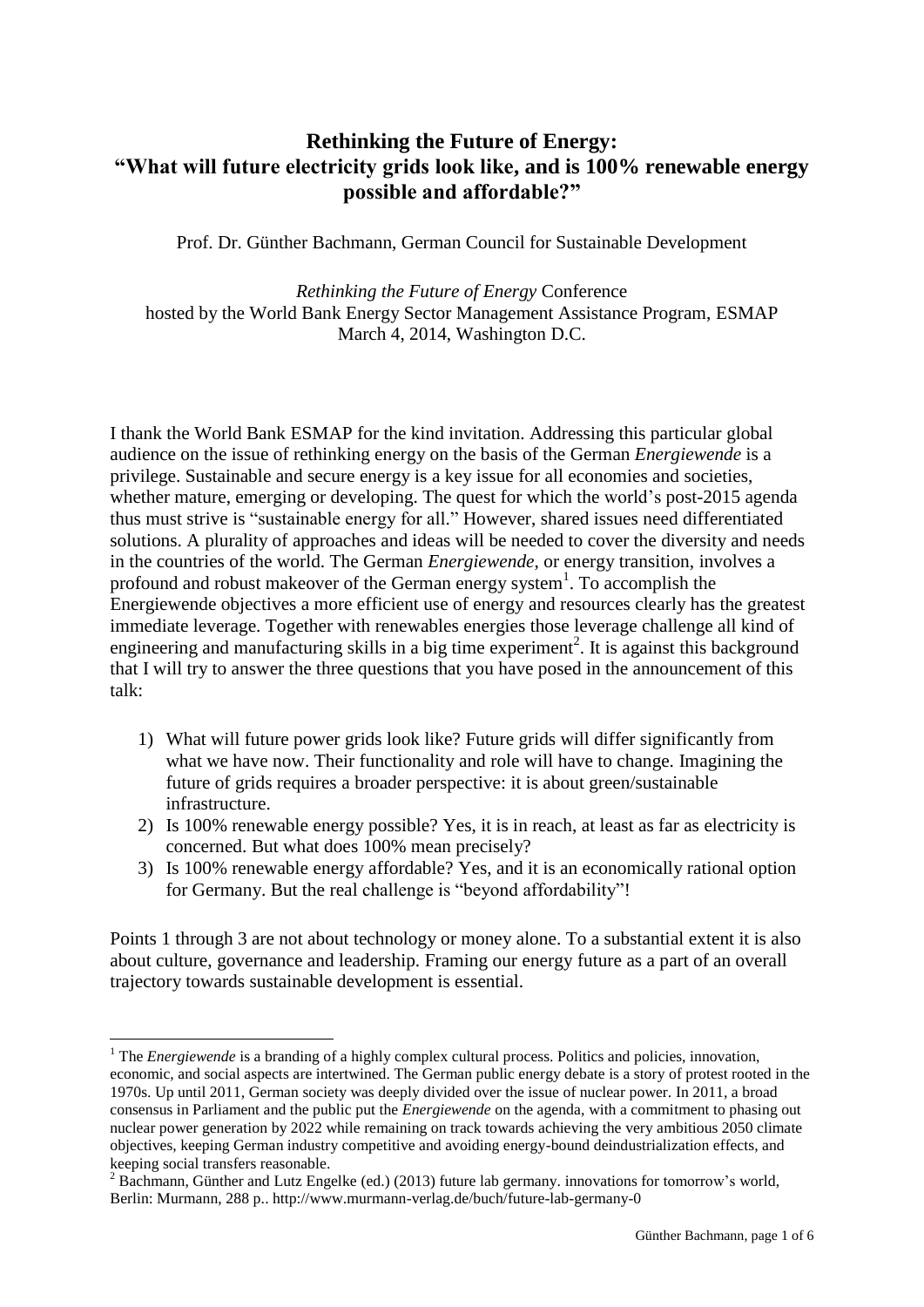## **The grid**

It is fair to say that Germany maintains one of the most reliable grids in Europe, and probably in the world. A high-quality grid is essential for any industrialized economy, all the more so considering that some 25% of Germany's jobs are either in or associated with industrial manufacturing. High-quality electricity is key to transitioning growth patterns into sustainable development.

The grid will have to change profoundly, physically in terms of lines and new technology, and also in terms of modalities and governance. This process has already been initiated and is ongoing.

Advancing grid modalities and infrastructure is expected to provide new options for green business cases. Decentralized off-grid energy generation is an option here and there in mature economies, and even more so in developing and growing economies. However, there is reason to doubt that there is a strong dichotomy between decentralized and centralized structures. It is more probable that both elements actually complement and reinforces one another. A grid that handles a major share of renewables in energy production requires more flexibility in terms of backup capacities instead of simply pursuing the baseload/peak pathway. The first option combines intermittent electricity with smart redispatch and demand-side peak management, and storage with a set of fossil-fueled reserve generation capacities. The latter option provides constant capacity in accordance with the "energy-only market" and merit order calculation that have been part of the dominant mode of electricity generation based on fossil/nuclear fuels. The new and upcoming grid characteristics are: flexible, small, digital. That means flexibility in matching supply and demand; small scale metering (and steering) rather than large scale homogeneous services; security through comprehensive integration of decentralist solutions. This is an observation of today's trends. But clearly, further r&d and innovative investments are needed.

The future of the grid will probably also mean a change in modality. It will increase its role in industrialization processes, in particular if industrialization follows pathways that implement sustainability solutions. With smart grid appliances, the grid itself will foster business options connected to load (peak) management, energy security, and provision of storage capacities. It will play a role in manufacturing processes rather than just being a functional service provider. Of course, this raises all kinds of big-data issues.

The power grid of the future will not be about electricity alone. There might be an integrated electricity and gas grid infrastructure. This will open new options for storage and smart grid appliances. Already on the horizon are new techniques such as power-to-gas (using surplus wind energy to generate hydrogen and store it in the natural gas grid) or even power-to-liquid (adding methane-generating processes). As of today these techniques are expensive and not competitive. But scaling and industrializing these innovations might bring costs down.

There might be more stand-alone off-grid solutions. In Germany, we see enterprises and local communities increasingly establishing off-grid solutions. They are made possible by renewable energies. Those technologies have been brought to maturity and industrialized by means of the subsidies paid by German electricity consumers in accordance with the German feed-in tariff scheme. As a result, electricity users see off-grid solutions as a kind of windfall profit that can be harvested from the successful investments of the past.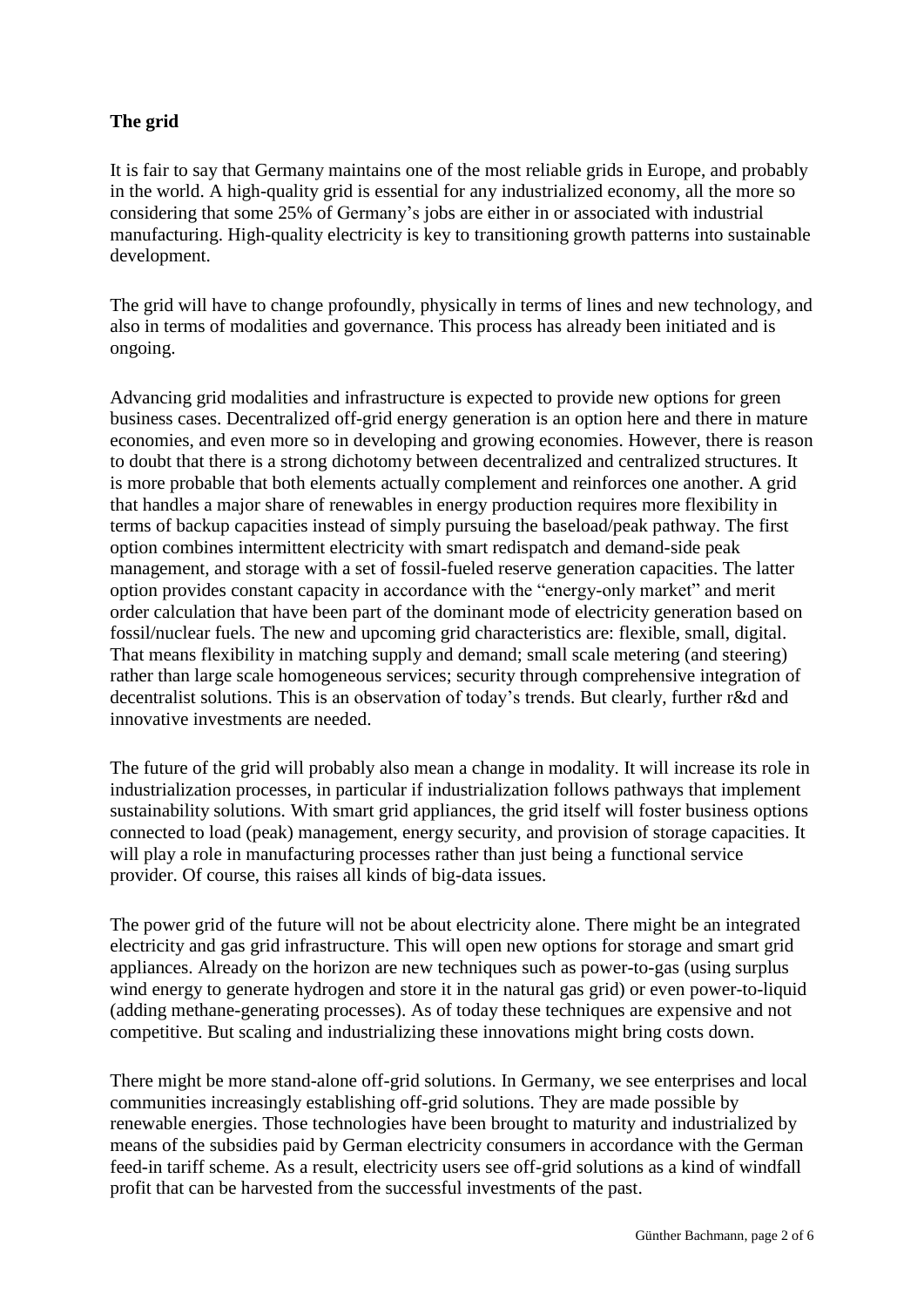In Germany, we are seeing a renaissance in governance issues for grids. The German *Energiewende* has already added legal and administrative responsibilities to the work of the federal grid agency. Planning and siting as well as public participation in permitting procedures have been gaining more and more attention, and rightly so. Adding to this, there are examples in Germany where local communities are trying to regain control of the grid by buying (parts of) it back from private companies. This is might be considered a type of reverse innovation.

In the future, collective infrastructure systems will play an increasingly important role. The idea cannot be ruled out that we need to develop our sustainable infrastructure into a collective or common good. Then, grid access might mean a flat rate for its use and integrating it into a systemic infrastructure for sustainable patterns of production and consumption. This would offer ample room for new approaches to efficiency and redefining the notion of wellbeing.

#### **100% is in reach**

In the 1970s and -80s when people started engineering renewable energies, everything was small, and we said that small is beautiful. Innovation was driven by inventors and small-scale startups. Moral persuasion was key. In Germany, the feed-in tariff scheme advanced these solutions to the point that they not only successfully established a niche in the overall market, but eventually moved on to leave the niche behind.

In the present, innovation comes in different forms. Now, the industrialization process rolled the technical solutions out. This type may be addressed as "distributed innovation" and characterises any country's overall competitiveness. Germany's "made in Germany" is particularly bound to use those processes. Today we can say that 100% is beautiful.

First-generation wind turbines and photovoltaic appliances as well as concentrated solar power (CSP) are constantly being redesigned. And new technological appliances are being added, along with the trend toward electrifying devices of all kinds and increasing energy productivity. The sustainable building sector – for instance Germany's green building certificate "DGNB" – is opening new options for renewables and energy efficiency. Photovoltaics (PV) integrated into the façades of buildings and turning a building into a power plant are no longer the stuff of science fiction. Nor are other technologies along these lines.

Quantity matters. Due to the intermittent availability of wind and solar energy, installed capacity does not equate to full-time working capacity. Experts estimate that some 300 gigawatts of renewables must be installed by 2050 (installed capacity) in order to meet the 620 terawatt hours of electricity (working capacity) that we have available and are secured by a peak supply of some 80 GW today. One hundred percent fossil energy is different from 100% renewables if measured in installed capacity. Clearly, the elephant in the room is energy efficiency. More efficient demand may drastically save energy, provided this potential can be released. But nevertheless, industrializing (developing and scaling up) of storage facilities, smart grid architectures, and backup fossil residual power capacities must be put on the balance sheet. Nevertheless, the interrelation of supply and demand is a key question. Precisely, the question of how quantity of supply relates to nature of demand (consumption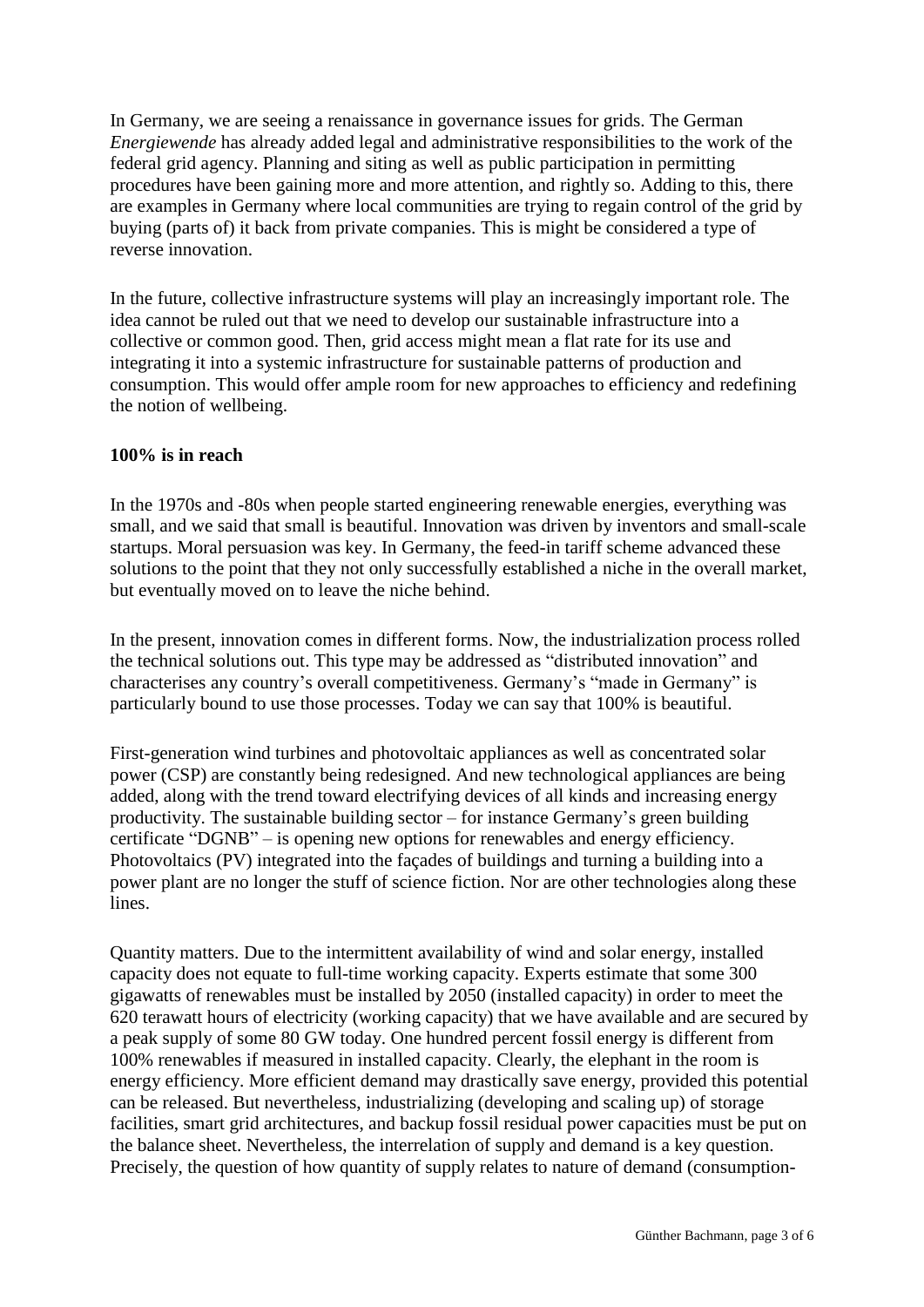wise, market-wise, efficiency-wise, and investment-wise) - and vice versa - is one of the most exciting questions.

#### **Turning costs into earnings**

The real answer to whether 100% renewables are "affordable" lies "beyond affordability," which means beyond what we call affordability today. More often than not, energy markets are regulated markets, and these regulations are designed to ensure their functionality. The "rethinking the future of energies" is not only about technology or supply and demand, but also about the rethinking of markets and cost-benefit relationships.

Communicating (large) figures about the assumed costs of the German *Energiewende* is onesided communication that produces misunderstandings. In the past, no major energy system was "affordable" in the sense of the economic standards that renewables are held to today. No major energy system could have initially been introduced exclusively as a business case. And no energy system has relied (and will rely in the future) exclusively on subsidies. That much is obvious. To assess the competitiveness of renewables, it is important to reconsider some basic trends:

- Compared to fossils and nuclear, the renewables are different, economy-wise. They do not produce running costs, at least not to any significant degree. The "energy-only" market with its merit order calculation scheme seems artificial. How the energy market functions when it is dominated by renewables with no running costs? How additional costs for residual fossils are being realized? Both are still open issues.
- The past liberalization of the European internal market has resulted in a general underinvestment in energy infrastructure that is still a burden today.
- The German taxpayer has subsidized the success of renewables in Germany, and to a significant extent globally as well. This has brought PV costs down from more than 50  $\epsilon$ Ct/Kwh in the early 1980s to (possibly) less than 10  $\epsilon$ Ct today. This mechanism alone is a unique example of how a forerunner can industrialize an innovation – in order to facilitate access to modern technologies for all. The federal stock exchange is offering electricity futures for 2015 for around  $4 \text{ }\epsilon\text{C}t$ .
- The renewables surcharge is rising. In 2014, a four-person household can expect a bill of  $\epsilon$  371 on average. This raises social concerns about equity, a just balance of burdens, and growing energy poverty.
- Certain businesses are exempted from paying the full feed-in tariff, mainly energy intensive and globalized enterprises. This has fueled public debate and concerns in Germany about copycat misuse, and the EU Commission has voiced concerns about excess subsidies. But the exemption has a point. The transition of a highly industrialized country such as Germany needs to maintain high standards of industrialization. All companies in Germany are on an equal footing. They can (and do) either pass on extra costs to their customers in Germany or apply for exemption if this is not possible. We must nonetheless concede that distorting effects and annoying examples of corporate misuse should be avoided.
- The feed-in tariff mechanism has appropriately established the renewables industries. However, we now need adjusted approaches. Adjustment means to allow for systemic links that can take into account what the electricity is used for and when. It is mandatory for the future to allow for renewables generation capacities to provide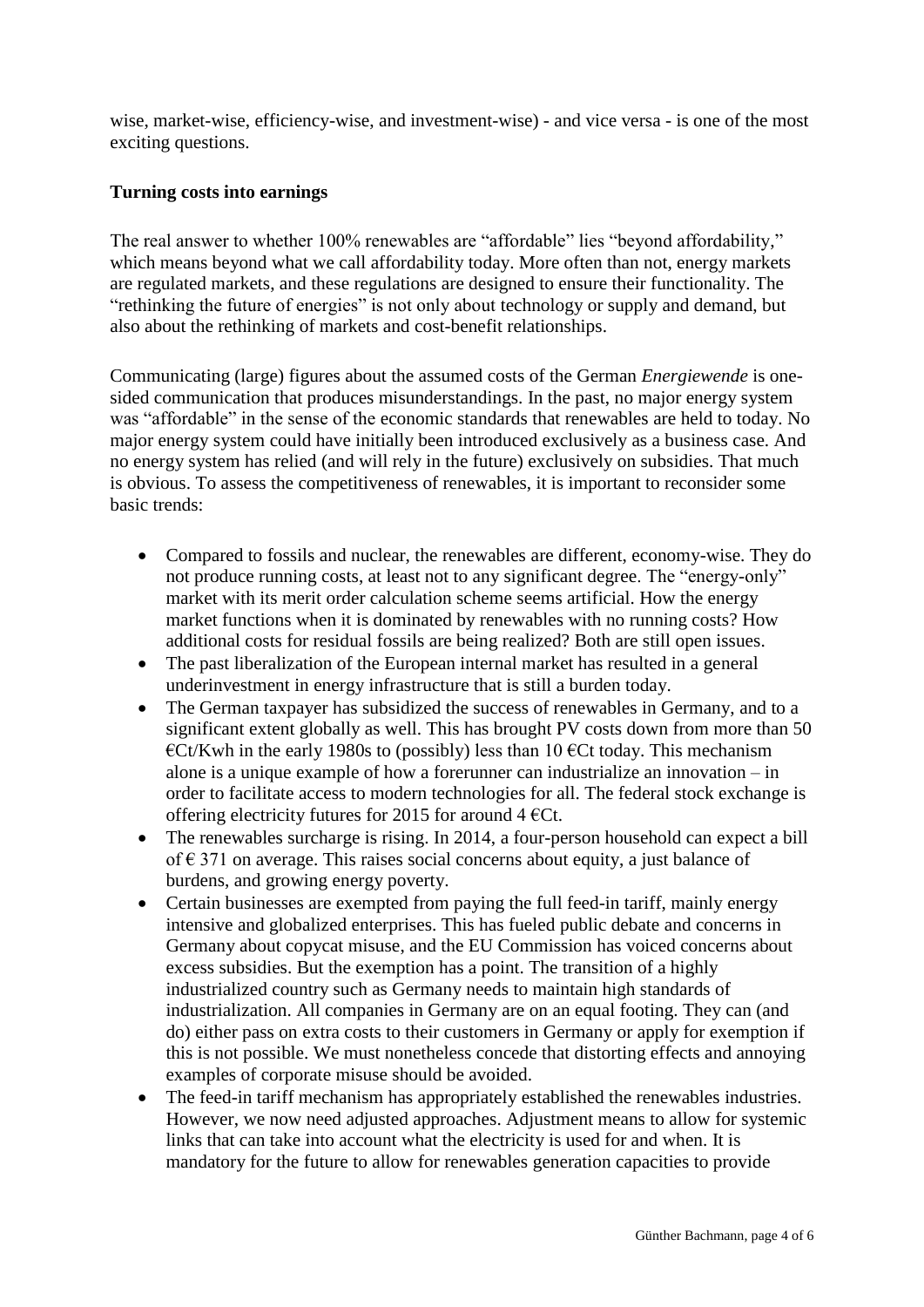system-integrated power accounting also for the shrinking, but still needed residual fossil quantum of electricity.

The overall question is what kind of market design matches the requirements of a mature renewables sector. The (old) merit order system does probably not. It even shows distorting effects. These days, it even drives modern low-carbon fossil power generation (and cogeneration of heat and electricity) out of the market. Utilities are forced to keep old (and therefore cheaply producing "cash-cow"-type but carbon intensive) fossil power plants running 24/7.

"Affordability" is a moving target. The task at hand is to change the market framework in a way that the renewables can fully mimic the benefits of disruptive technologies. Low-carbon options and high-efficiency power plants should be strengthened for generating the residual load.

### **Broadening the perspective: Culture**

 $\overline{a}$ 

Transitioning is a political and cultural challenge, rather than a technical and economic one. Technological alternatives are mandatory to allow for political choices. That is why research strategies, innovation and innovative rollouts are key. But when it comes to the stage where things have to be put in action and action has to change gear the cultural character becomes obvious. It is built into the politics of change, the notion of technological feasibility or engineering excellence as well as the approaches to costs and benefits.

The *Energiewende* in Germany involves a process of a forced phasing out of nuclear power while still meeting climate policy goals, maintaining the competitiveness of German industry, and balancing the social factor. This is a complex challenge. Aside from often debated technical and economic components other elements also add to this complexity. These have a background in culture / political culture such as consensus building, nexus to lifestyle for sustainability, local communities, participation in decision making processes and access to markets.

Experience is being gained first hand and involves opportunities and related risks. We have to learn while making mistakes. There is a rich German debate on the transition trajectories. It is equally important that this debate take views from the international arena into consideration. Peer expertise is key in this respect, and that is why, on invitation of the German Chancellery, eminent experts prepared the peer review report titled "Sustainability – Made in Germany," which was released in September 2013<sup>3</sup>.

So far, the *Energiewende* has been successful. The share of renewable energies is rising, the grid is stable, and Germany does not rely on imported nuclear or fossil electricity. Of course, there are some unintended side effects and some substantial issues. The *Energiewende* is not a bank. "Too big to fail" is not an option, nor is failure.

But the domestic agenda is challenging. The dynamics of pricing needs to be tackled. Everyone must be able to benefit from low stock exchange prices. Temporarily increased

<sup>&</sup>lt;sup>3</sup> http://www.nachhaltigkeitsrat.de/uploads/media/RNE\_Peer\_Review\_Report\_November\_2009\_03.pdf